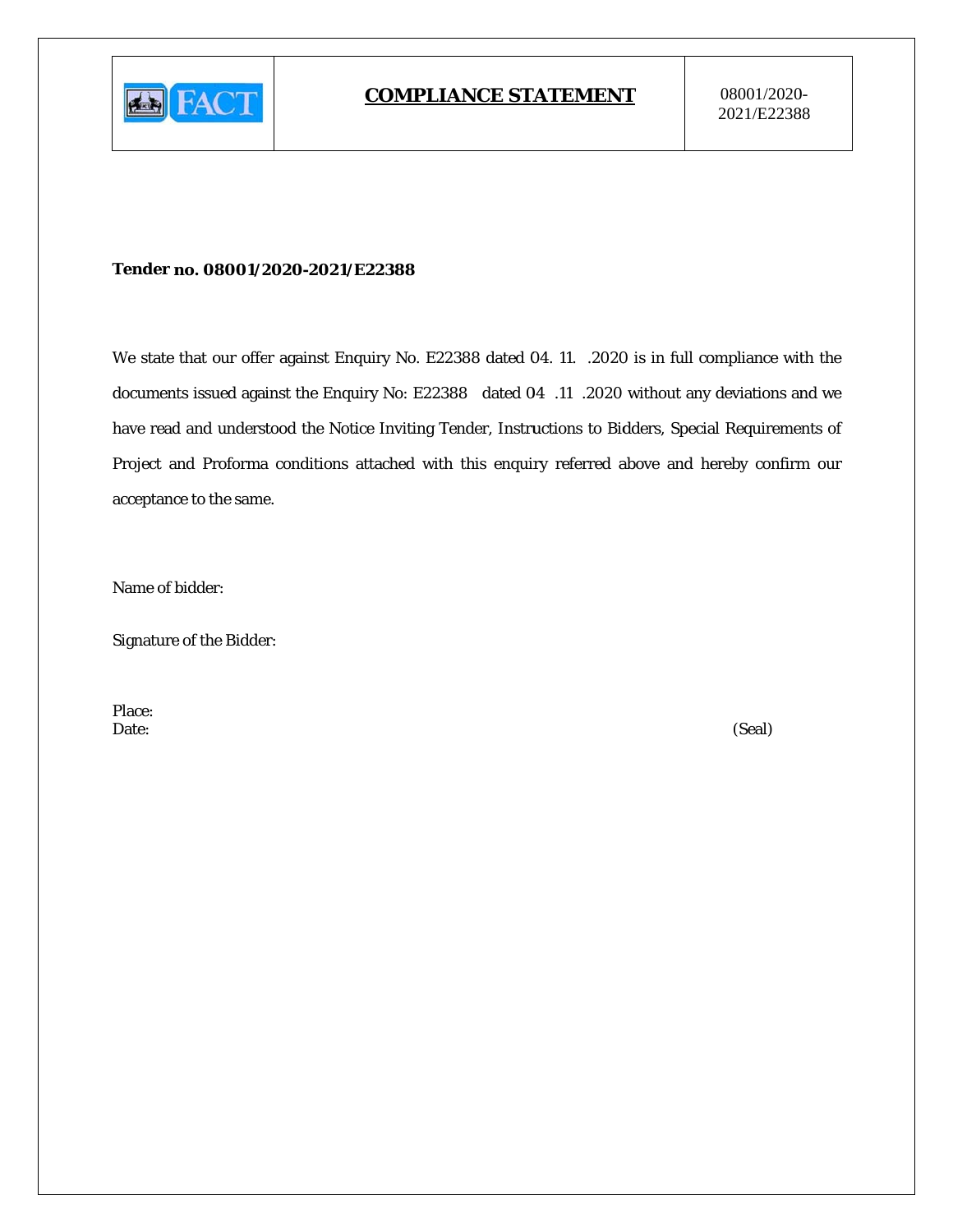## **FERTILISERS AND CHEMICALS TRAVANCORE LIMITED**

# **VENDOR DATA FORM (FOR NEW VENDORS)**

| SI.<br>No.     | <b>Description</b>                                                                                                              |                 | To be filled in by Vendor |
|----------------|---------------------------------------------------------------------------------------------------------------------------------|-----------------|---------------------------|
|                | <b>Company Profile</b>                                                                                                          |                 |                           |
| $\mathbf{1}$   | Name of Vendor                                                                                                                  |                 |                           |
| $\overline{2}$ | Name and address of Chief Executive                                                                                             |                 |                           |
| 3              | Address:                                                                                                                        | a: Regd. Office |                           |
|                |                                                                                                                                 | b: Factory      |                           |
| $\overline{4}$ | PIN Code                                                                                                                        |                 |                           |
| 5              | <b>Telephone Nos</b>                                                                                                            |                 |                           |
| 6              | Tele Tax Nos                                                                                                                    |                 |                           |
| $\overline{7}$ | E mail ID                                                                                                                       |                 |                           |
| 8              | <b>Contact Person</b>                                                                                                           |                 |                           |
| 9              | Details of Local Office/ Representatives/ Liaison<br>Agents                                                                     |                 |                           |
| 10             | PAN No                                                                                                                          |                 |                           |
| 11             | <b>GST Registration No.</b>                                                                                                     |                 |                           |
| 12             | Bank Details (Payment will be made through RTGS.<br>Please Upload the Format verified by Bank along<br>with a cancelled Cheque) |                 |                           |

(New Vendors please upload this format duly filled along with the offer)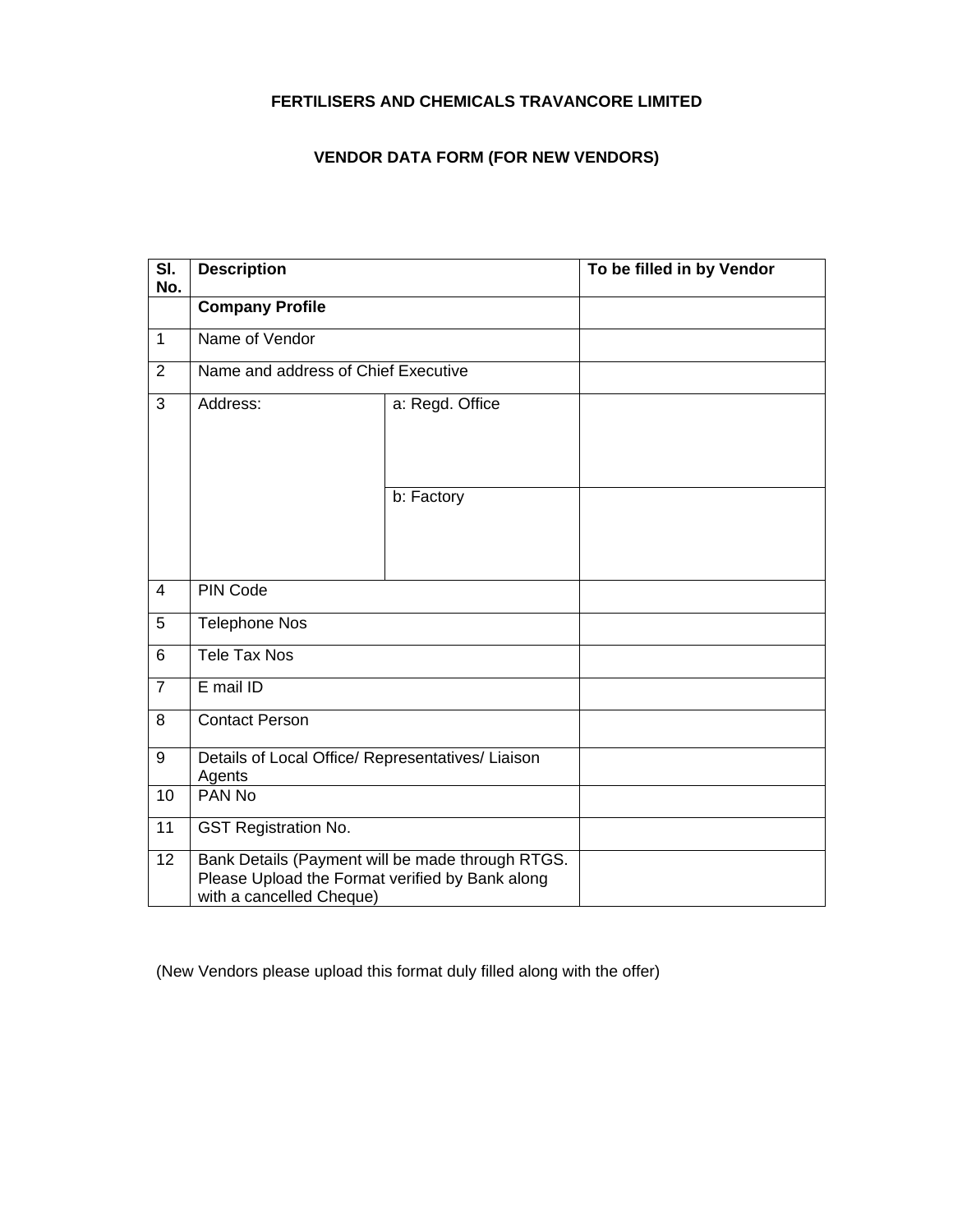#### **Master Data required for Online Payments (RTGS / NEFT / Fund Transfer)**

To

Deputy General Manager (Mat)RM2 Corporate Materials – Contracts, Petro Chemical Administrative Building, FACT, Udyogamandal Complex Udyogamandal, PIN 683501

| $\overline{1}$ | Vendor Code, Name              |  |
|----------------|--------------------------------|--|
| $\overline{2}$ | Income Tax PAN No              |  |
| 3              | Name of the Bank               |  |
| $\overline{4}$ | Address of bank<br>branch      |  |
| 5              | City & State                   |  |
| $6\phantom{1}$ | IFS Code of the bank<br>branch |  |
| $\overline{7}$ | Name of the bank<br>branch     |  |
| 8              | Bank Account No.               |  |
| 9              | Account Holder's<br>Name       |  |
| 10             | Email address                  |  |

For Name

Signature & Seal

### **Verification by the Bank**

We hereby certify that all the above particulars relating to Bank Account are verified and found to be correct as per the records of the bank.

Signature and Seal of the Authorized signatory of the bank

(New Vendors please upload this format duly filled along with the offer)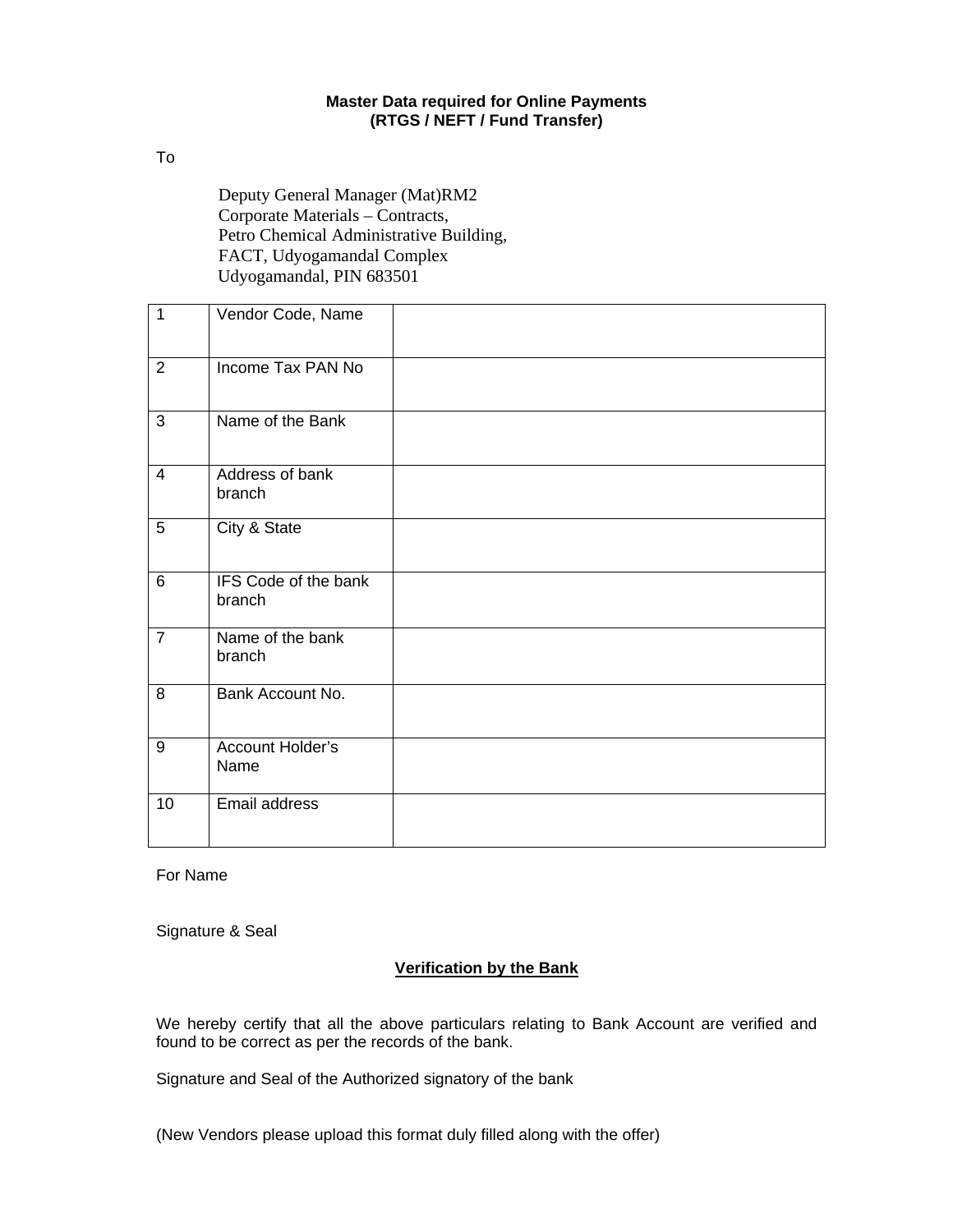#### **CHECK LIST (List of Documents Uploaded)**

### **Tender No. 08001/2020-2021/E22388 dtd 04.11.2020**

# **Name Of Work: Preparation Of "As-Built" Drawings and Assessment Of Properties Of Structural Elements Of Workshop Building At CMTI, Bengaluru**

|                  | FACT CORPORATE MATERIALS -CONTRACTS                                                                                                                                               | Tender No. 08001/2020-       |                     |                            |                            |  |
|------------------|-----------------------------------------------------------------------------------------------------------------------------------------------------------------------------------|------------------------------|---------------------|----------------------------|----------------------------|--|
|                  |                                                                                                                                                                                   |                              |                     | 2021/E22388 dtd 04.11.2020 |                            |  |
|                  |                                                                                                                                                                                   |                              |                     |                            |                            |  |
| SI.<br><b>No</b> | <b>DESCRIPTION</b>                                                                                                                                                                |                              |                     |                            | <b>DEVIATION</b><br>IF ANY |  |
| 1                | <b>PRE-QUALIFICATION CRITERIA</b>                                                                                                                                                 | <b>BIDDER CONFIRMATION</b>   |                     |                            |                            |  |
|                  |                                                                                                                                                                                   |                              |                     |                            |                            |  |
|                  | <b>Experience Details</b>                                                                                                                                                         |                              |                     |                            |                            |  |
| A                | Experience of having successfully completed similar works during last 7 years ending on the                                                                                       |                              |                     |                            |                            |  |
|                  | date of NIT (Similar works means having executed all the following NDT methods on                                                                                                 |                              |                     |                            |                            |  |
|                  | Reinforced cement concrete structures and submission of test reports, either through a single                                                                                     |                              |                     |                            |                            |  |
|                  | contract or through multiple contracts in Government, Quasi government, Public sector under                                                                                       |                              |                     |                            |                            |  |
|                  | takings and private limited companies.)                                                                                                                                           |                              |                     |                            |                            |  |
|                  | Rebound hammer test as per IS codes to determine the grade of concrete<br>a)                                                                                                      |                              |                     |                            |                            |  |
|                  | UPV as per IS codes to check the homogeneity of concrete<br>b)                                                                                                                    |                              |                     |                            |                            |  |
|                  | Carbonation test or half-cell potential tests to determine the corrosion in RCC<br>c)                                                                                             |                              |                     |                            |                            |  |
|                  | Rebar locator & Cover meter test in RCC foundations to locate the reinforcement bars<br>d)                                                                                        |                              |                     |                            |                            |  |
|                  | in the concrete                                                                                                                                                                   |                              |                     |                            |                            |  |
|                  |                                                                                                                                                                                   |                              |                     |                            |                            |  |
|                  | If the supporting documents for similar works for previous experience is from Private limited                                                                                     |                              |                     |                            |                            |  |
|                  | companies/subcontract document from a Private Limited companies which do their work                                                                                               |                              |                     |                            |                            |  |
|                  | mainly through public contracts, they will have to provide agreement /bipartite<br>agreement/invoice of payment receipt details or other details to the satisfaction of FACT. For |                              |                     |                            |                            |  |
|                  | combination jobs amount of civil part as mentioned in the above 3 categories shall be taken                                                                                       |                              |                     |                            |                            |  |
|                  | for PQ purpose.                                                                                                                                                                   |                              |                     |                            |                            |  |
|                  |                                                                                                                                                                                   |                              |                     |                            |                            |  |
|                  | Self attested Work order copies with schedule of work and work completion certificates, copy                                                                                      |                              |                     |                            |                            |  |
|                  | of NDT report submitted to client shall be uploaded in cover 1, PQ document)                                                                                                      |                              |                     |                            |                            |  |
|                  |                                                                                                                                                                                   | [a]                          | [b]                 | [c]                        |                            |  |
|                  |                                                                                                                                                                                   | <b>Three Works</b>           | Two Works           | One Work                   |                            |  |
|                  | <b>Values of Similar works carried</b>                                                                                                                                            | Costing not                  | Costing not         | Costing not                |                            |  |
|                  | out                                                                                                                                                                               | Less than                    | Less than           | Less than                  |                            |  |
|                  |                                                                                                                                                                                   | <b>Rs 1.6</b><br>Lakhs, Each | Rs 2 Lakhs,<br>Each | Rs 3.2 Lakhs               |                            |  |
| i)               | <b>Uploaded Completion Certificate</b>                                                                                                                                            | Yes/No                       | Yes/No              | Yes/No                     |                            |  |
|                  | Put Tick mark [a] or [b] or [c]                                                                                                                                                   |                              |                     |                            |                            |  |
|                  |                                                                                                                                                                                   |                              |                     |                            |                            |  |
| ii)              | Uploaded Work Order Copies with                                                                                                                                                   | Yes/No                       | Yes/No              | Yes/No                     |                            |  |
|                  | Schedule of Items of Work for PQ                                                                                                                                                  |                              |                     |                            |                            |  |
|                  | evaluated works. In the case FACT                                                                                                                                                 |                              |                     |                            |                            |  |
|                  | LTD work orders, bidders need to                                                                                                                                                  |                              |                     |                            |                            |  |
|                  | mention only the work order<br>number.<br>Submission<br>Work<br>of                                                                                                                |                              |                     |                            |                            |  |
|                  | Order is not necessary in such                                                                                                                                                    |                              |                     |                            |                            |  |
|                  | cases.<br>Put Yes/No/NA in the appropriate                                                                                                                                        |                              |                     |                            |                            |  |